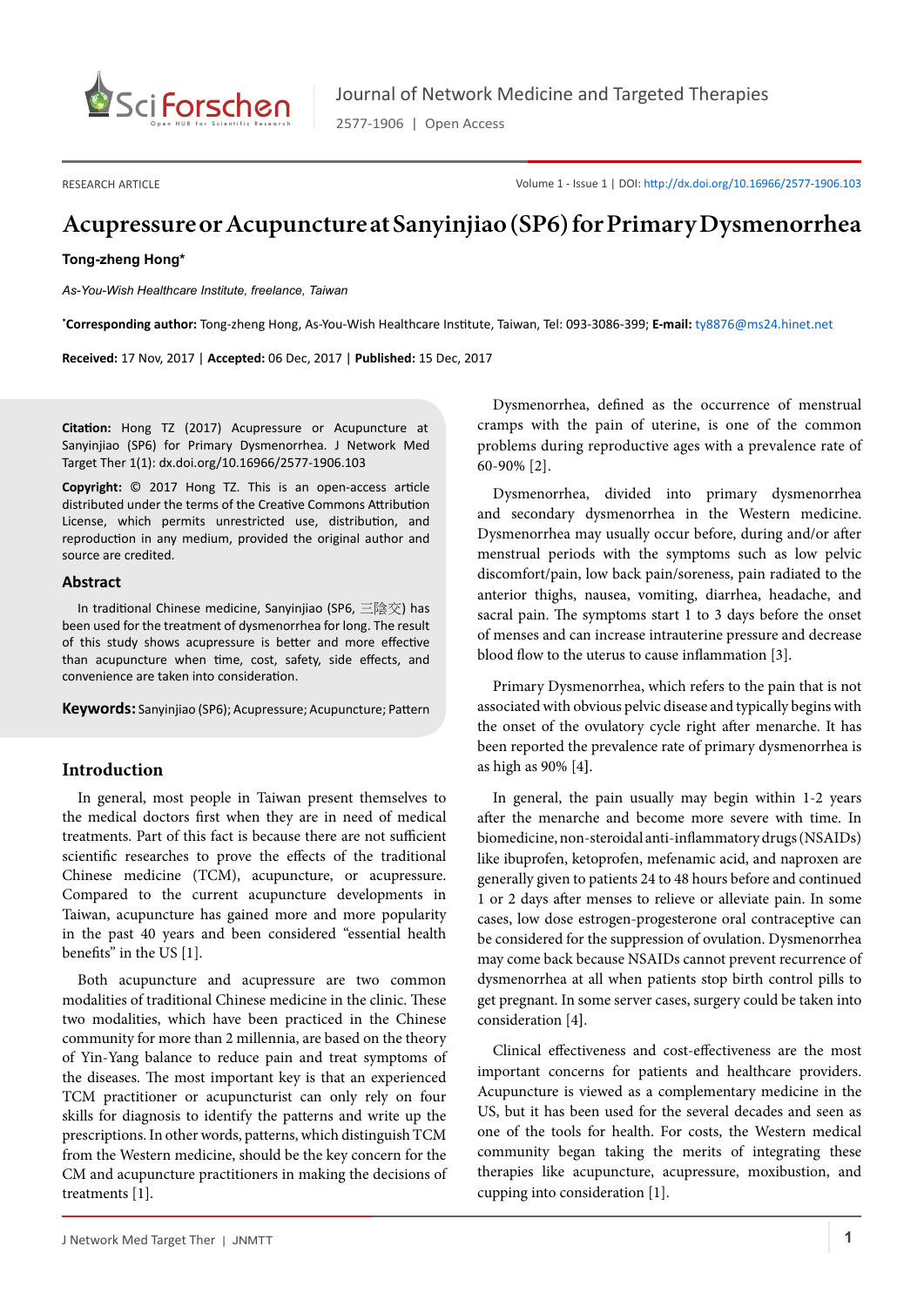

## **Methods**

## **Search strategy**

For acupressure, the combinations of acupressure SP6 primary dysmenorrhea and acupressure Sanyinjiao primary dysmenorrhea were used for searching the websites. The above method was used for searching with the combinations of acupuncture SP6primary dysmenorrhea and acupuncture Sanyinjiao primary dysmenorrhea.

## **Selection criteria**

English articles were eligible for inclusion. Each research identified in the search was evaluated for the tools. Acupressure used in combination with medicines, other acupoints, moxibustion, Chinese herbs, and cupping were excluded. Acupuncture selected with electroacupuncture, other acupoints, moxibustion, Chinese herbs, medicines, and cupping were not included.

## **Results**

A total of 10 articles were identified in the literature search. There were five types of research of acupressure and five studies of acupuncture.

Studies listed in (Table 1) show that the effects of acupressure at SP6 for pain relief were positive. Pain in these five studies

**Table 1:** Outcomes of acupressure at SP6 for primary dysmenorrhea

could be alleviated "immediately" after the intervention. Moreover, the best effects could last for up 2 to 3 hours.

The reviews show that patterns, which play the key roles in the TCM for diagnosis and treatment, were not included, and the side effects were not discussed in the previous studies.

The outcomes of the researchers of acupuncture at SP6 are summarized in (Table 2). In the research by Shi [13], the differences of pain were significant between SP6 group and no acupuncture group.

The searches of acupuncture at SP6 for primary dysmenorrhea indicated that acupuncture could be effective for pain relief. The symptoms were improved and the pain was reduced after the intervention.

However, the TCM patterns and side effects were not included and discussed by the researches.

## **Discussion**

Acupressure and acupuncture are two therapies on the basis of traditional Chinese medicine theories. It is beyond doubt that practicing acupuncture and acupressure must be based on the TCM theories. In other words, those who administer these two therapies need to stick to the philosophy that health is the presentation of the balance between Yin and Yang. Restorations

| Acupressure at SP6 for pain relief                                      |                                 |  |                                                                                                                                                                                                             |  |  |  |
|-------------------------------------------------------------------------|---------------------------------|--|-------------------------------------------------------------------------------------------------------------------------------------------------------------------------------------------------------------|--|--|--|
| Author(s)                                                               | <b>TCM Pattern Side effects</b> |  | <b>Outcomes</b>                                                                                                                                                                                             |  |  |  |
| Mirbagher-Ajorpaz N,<br>Adib-Hajbagher<br>М.<br>Mosaebi F. (2011) [5]   |                                 |  | The significant differences were observed in pain scores between<br>the two groups immediately and 3-hour after treatment.                                                                                  |  |  |  |
| Wong CL, Lai KY, Tse HM. (2010) [6]                                     |                                 |  | There was a statistically significant decrease in pain immediately<br>after the treatment.                                                                                                                  |  |  |  |
| Kashefi F. Ziyadlou S., Khajehei M, Ashraf<br>AR, Fadaee AR. (2010) [7] |                                 |  | The pain severity of dysmenorrhea in acupressure group declined<br>greater than control group at 30 minutes, 1, 2, and 3-hour after the<br>intervention.                                                    |  |  |  |
| Jun EM, Chang S, Kang DH, Kim S, (2007) [8]                             |                                 |  | A significant difference in severity of dysmenorrhea between the two<br>groups immediately after and for up to 2h post treatment.                                                                           |  |  |  |
| Kashefi F, Khajehei M, Ashraf A, Jafari P.<br>$(2010)$ [9]              |                                 |  | Acupressure at SP6 may be effective to alleviate primary<br>dysmenorrhea.<br>Side effects of acupuncture such as minor local bleeding or<br>hematoma, needling pain, and vegetative symptoms are presented. |  |  |  |

**Table 2:** Outcomes of acupuncture at SP6 for primary dysmenorrheal

| Acupuncture at SP6 for pain relief                                                        |  |                                 |                                                                                                                                                                                                                                                                                      |  |  |  |
|-------------------------------------------------------------------------------------------|--|---------------------------------|--------------------------------------------------------------------------------------------------------------------------------------------------------------------------------------------------------------------------------------------------------------------------------------|--|--|--|
| Author(s)                                                                                 |  | <b>TCM Pattern Side effects</b> | <b>Outcomes</b>                                                                                                                                                                                                                                                                      |  |  |  |
| Armour M, Dahlen HG, Zhu X, Farguhar<br>C, Smith CA. (2017) [9]                           |  |                                 | Acupuncture treatment reduced menstrual pain intensity and duration after<br>three months of treatment and this was sustained for up to one year after<br>trial entry.                                                                                                               |  |  |  |
| Armour M, Dahlen HG, Smith CA.<br>$(2016)$ [10]                                           |  |                                 | Most of the women in this study found improved symptom control and<br>reduced pain.                                                                                                                                                                                                  |  |  |  |
| Shi GX, Li QQ, Liu CZ, Zhu J, Wang<br>LP, Wang J, Han LL, Guan LP, Wu MM<br>$(2014)$ [11] |  |                                 | The results showed that VAS scores of pain after acupuncture were<br>significantly decreased comparing to before acupuncture treatment in all<br>three groups. However, no significant differences were found among three<br>groups at the beginning or end of acupuncture treatment |  |  |  |
| Chen MN, Chien LW, Liu FL (2013) [12]                                                     |  |                                 | These findings suggest that acupuncture at SP6 is not more effective<br>than acupuncture at an unrelated acupoint in the relief from primary<br>dysmenorrhea. Acupressure at SP6 may be effective in the relief from<br>primary dysmenorrhea.                                        |  |  |  |
| ShiGX, LiuCZ, Zhu J, GuanL, Wang<br>DJ, Wu MM. (2011) [13]                                |  |                                 | There were significant differences in VAS scores between the SP6 and no<br>acupuncture groups after intervention.                                                                                                                                                                    |  |  |  |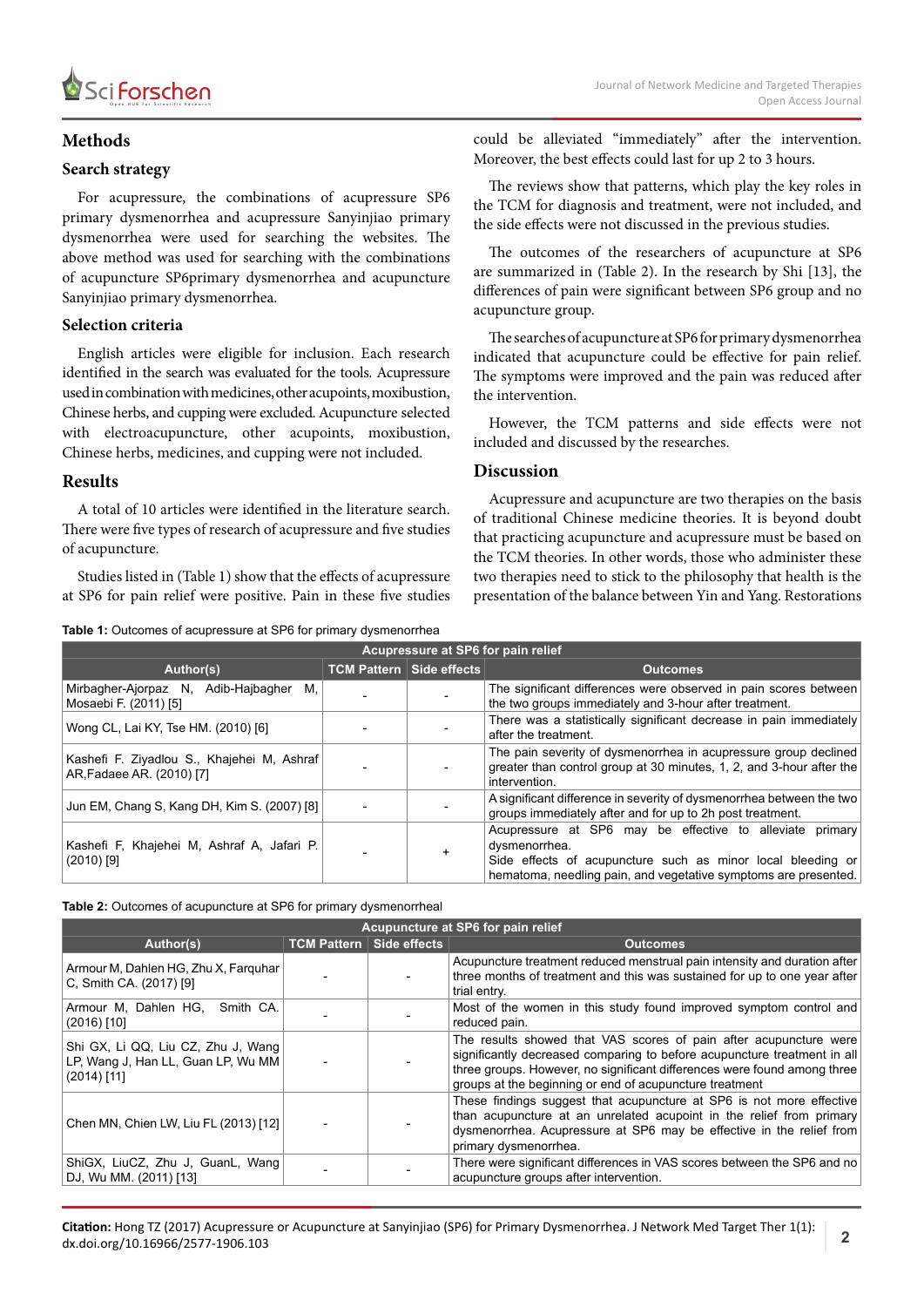of the flow of energy to improve health depend on the Ying-Yang balance. This concept explains the symptoms of the body and the diseases are caused by imbalanced Yin-Yang or blockage of energy flow Qi in the body [1].

Acupoints, specifically chosen sites on the body surface for acupuncture and acupressure manipulation, can be stimulated to adjust the functions of organs for providing various therapeutic benefits [14].

Acupuncture triggers a stronger stimulation on the acupoints than acupressure to activate the body's innate healing ability. Acupressure, performed by the practitioner through stimulating the points on the surface of the skin by pressing with the hands, fingers, elbows or feet, is basically a non invasive acupuncture without the needles. Both healing therapies are using the acupoints to achieve the desired results. However, the main difference between these two healing forms is that an acupuncturist stimulates acupoints by inserting needles, whereas an acupressure practitioner stimulates the same acupoints by using finger pressure with body temperature.

Sanyinjiao (SP6, 三 (san)-陰(Yin)-交(jiao)),first discussed in Zhen Jiu Jia Yi Jing (The Systematic Classic of Acupuncture and Moxibustion, 針灸甲乙經 ), is on the Spleen Meridian of Foot Taiyin, and is the meeting point of three Yin meridians: Spleen, Liver, and Kidney. This Foot Taiyin meridian intersects the Conception vessel, enters the Spleen, connects with the Stomach, links with the Heart, passes through LV 14, and finally spreads over the lower surface of the tongue [15].

This acupoint, which is included in The Song of the nine needles for returning Yang (回陽九針歌), is used to benefit the Spleen and Kidney, transform dampness, and spread the stagnated Liver Qi. SP6is commonly used, based on the actions such as the tonification of Spleen and Stomach through resolving dampness, harmonization of Liver, regulation of urination and menstruation by invigorating Blood [16].

These three Zangs are closely connected with Blood that is the key in the menstruation and can be affected by the flow of Qi, as shown in (Table 3) [16].

The Zang (臟)-Fu (腑) theory, the Five Elements theory, and patterns are unique and absolutely different from those theories of the Western medicine. In general, those who have not learned TCM are usually confused with the functions of internal organs (Zang-Fu) in the TCM.

Kidney in the TCM is referred to as the "Root of Life" because it stores Essence (Jing, 精). Essence is the creator of life and the foundation for Yin and Yang. On the other hand, the essence the Kidney stores are the foundation of producing Marrow, which is often misunderstood because it cannot exactly correspond to bone marrow in the Western medicine. Essence can be transformed into Blood, and Blood nourishes Essence. In other words, both Blood and Essence interact with each other to maintain the Yin level for normal functions in the body [16].

The most important reason why this acupoint is frequently used for obstetric and gynecologic issues lies in Blood. This acupoint is used for the actions to [16]:

- Tonify the Spleen and the Stomach,
- **Eliminate Dampness,**
- Nourish the Blood and Yin,
- Regulate menstruation,
- Promote labor,
- Regulate urination,
- Benefit the genitals,
- Harmonize the Lower Burner
- Calm the Shen (神)

In the TCM, dysmenorrhea is categorized in the following patterns in (Table 4) [16].

A pattern (證) is the key to TCM, acupuncture, and acupressure. Unfortunately, patterns are seldom discussed or taken into consideration for research designs in the modern scientific researches. Instead, most current researches only focus on the diseases, which cannot examine the efficacy of TCM, acupuncture, and acupressure accurately.

This study shows that either acupuncture or acupressure at SP6 can induce a relief in pain during menstruation. The mechanisms of acupressure and acupuncture remain unknown, even though these two modalities have been studied for more than 50 years by researchers all over the world.

Medicines, such as ibuprofen, ketoprofen, mefenamic acid, and naproxen, are effective in the pain relief from dysmenorrhea. Unfortunately, the use of these can be costly and associated with side effects [2].

It is usually believed acupuncture is more effective than acupressure. Compared with acupuncture, the results of Mirbagher-Ajorpaz's [5] and Wong's [6] studies show the surprising "immediate" effects to reduce pain with acupressure.

Chen [12] reported acupressure at SP6 might be effective in the relief of pain resulted from primary dysmenorrhea and the factors that should be taken into consideration include participants' positions during the treatment, how primary dysmenorrhea was diagnosed, and manipulations.

Possible explanations for the mechanisms of acupuncture and acupressure at SP6 to reduce pain may be biochemical reactions, neuroendocrine activities, and immune system. Present researches selected are summarized in (Table 5).

#### **Table 3:** Functions of Zangs related to Blood

| Zang   | <b>Functions</b>                                 |
|--------|--------------------------------------------------|
| Liver  | Storing Blood and regulating the volume of Blood |
| Spleen | Controlling Blood                                |
| Kidney | <b>Controlling Bone</b>                          |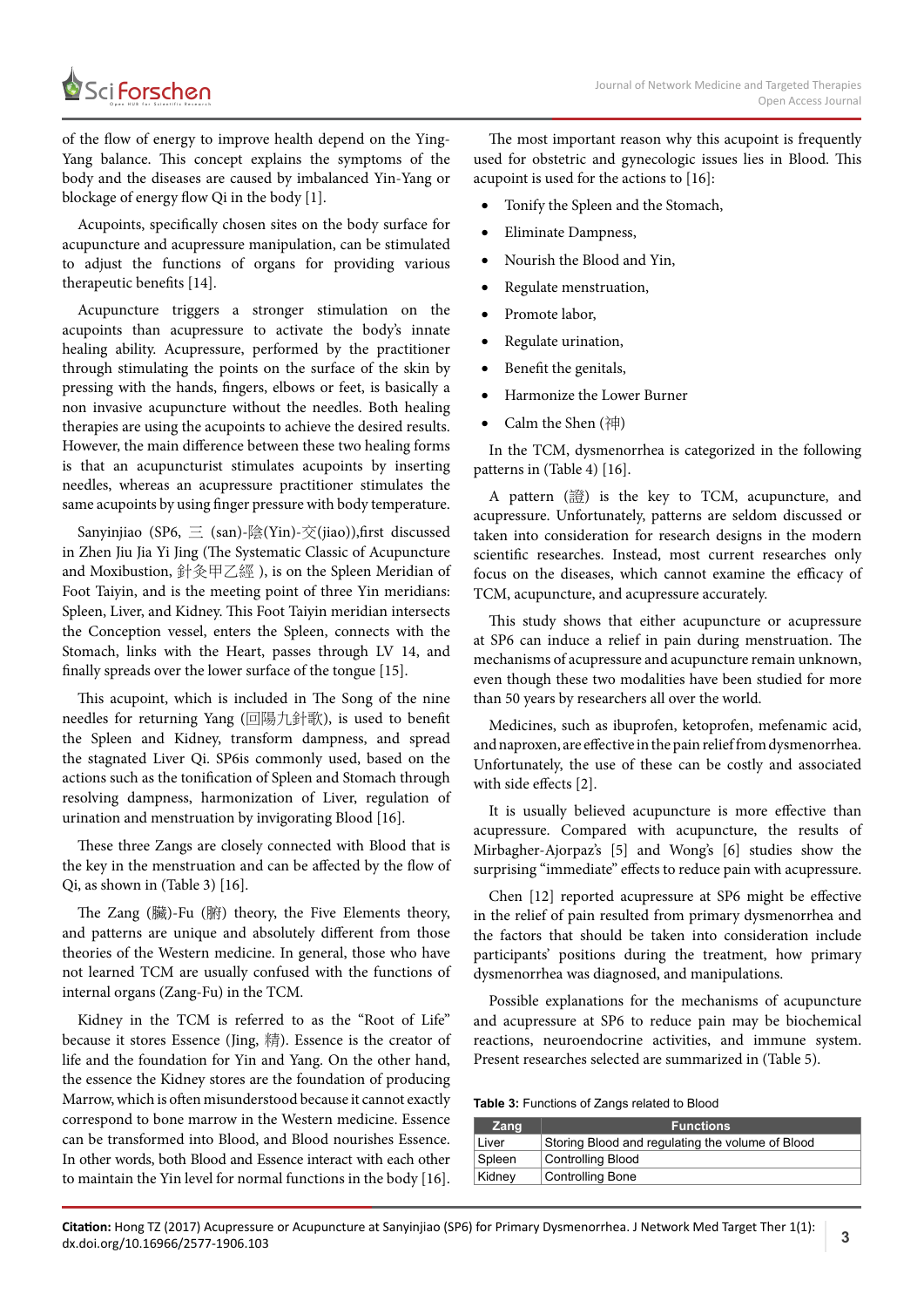#### **Table 4:** TCM categorizations of dysmenorrheal

|   | <b>Deficiency</b>                                                                                                                                                                                              | <b>Excess</b>                                                                                                                                                                               |
|---|----------------------------------------------------------------------------------------------------------------------------------------------------------------------------------------------------------------|---------------------------------------------------------------------------------------------------------------------------------------------------------------------------------------------|
|   | Blood<br>Deficiency<br>due<br>Ωi<br>to<br>οt<br>and<br>deficiency of spleen and stomach                                                                                                                        | Coldness retention in the uterus and Chong and Ren<br>channels causes obstruction of flowing of qi and blood                                                                                |
|   | illness<br>malnourishment<br>leads<br>Severe<br>to<br>uterus<br>nt.<br>and<br>and Ren channels. Deficient qi<br>stasis.<br>blood<br>causes<br>Chona<br>Liver and kidney deficiency due to congenital condition | Congenital yang deficiency with yin coldness-excess cause<br>deficient coldness in the Chong and Ren channels leading<br>to blood stasis<br>Damp-heat in Lower burner disturbs gi and blood |
| ٠ | Over indulgence in sex activity or giving birth many times cause deficiency<br>of essence and blood, leading to malnourishment of uterus, Chong and<br>Ren channels                                            |                                                                                                                                                                                             |

**Table 5:** Possible mechanisms of acupuncture and acupressure at SP6 to reduce pain

| Author(s),                                                                         | <b>Paper title</b>                                                                                                                                                    | <b>Findings</b>                                                                                                                                                                                                            |
|------------------------------------------------------------------------------------|-----------------------------------------------------------------------------------------------------------------------------------------------------------------------|----------------------------------------------------------------------------------------------------------------------------------------------------------------------------------------------------------------------------|
| da Silva MD, Bobinski F,<br>Sato KL, Kolker SJ, Sluka<br>KA, Santos AR (2015) [17] | IL-10 cytokine released from M2 macro-<br>phages is crucial for analgesic and anti-<br>inflammatory effects of acupuncture in a<br>model of inflammatory muscle pain. | Acupuncture at SP6down-regulated M1 macrophages (pro-inflammatory<br>cells) and up-regulated M2 macrophages (anti-inflammatory cells<br>and important IL-10 source), which plays an important role in immune<br>responses. |
| $[13]$                                                                             | Shi GX, Liu CZ, Zhu J, Guan Effects of acupuncture at Sanyinjiao<br>LP, Wang DJ, Wu MM (2011) (SP6) on prostaglandin levels in primary<br>dysmenorrhea patients.      | No statistically significant differences were observed by changes in the<br>prostaglandin levels                                                                                                                           |
| Chen HM, Chen CH $(2004)$<br>$[18]$                                                | Effects of acupressure at the Sanyinjiao<br>point on primary dysmenorrhea                                                                                             | The findings suggest that acupressure at Sanyinjiao can be an effective,<br>cost-free intervention for reducing pain and anxiety during dysmenorrhea<br>by activating the endogenous opioid system.                        |

Prostaglandin plays a key role in the generation of the inflammatory response. In the inflamed tissue, biosynthesis and release are significantly increased. Shi (2010) reported there were not statistically significant differences observed by changes in the prostaglandin levels. This outcome indicated acupuncture could control the release of prostaglandin to prevent the tissues from inflammation [19].

In the immune system, it is stated that a pain relief from dysmenorrhea was mediated by the release of endogenous opioids to down-regulated M1 macrophages and proinflammatory cells, and then up-regulated M2 macrophages and anti-inflammatory cells with the stimulation of acupuncture or acupressure.

It is confirmed and agreed on the stimulation at the acupoints with acupuncture could increase blood flow velocity of the peripheral arterioles and oxygenated hemoglobin [20,21]. On the other hand, Hsiu [21] reported that acupressure or acupuncture could modulate the blood circulation of the body surface. When blood circulation increased in the affected areas, pro-inflammatory response decreased with the regulation of inflammation process and growth factors [21].

The role of acupuncture in stimulating immune function, including increasing blood cell count containing hemoglobin and enhancing lymphocyte and natural killer cell activity, has been confirmed [22].

Hemoglobin in blood cell binds to either oxygen or carbon dioxide. This binding allows oxygen to be transported around our body to our tissues and organs, and carbon dioxide to be taken away. However, the number of hemoglobin relies on the functions of kidney in the TCM and the Western medicine [22].

The literature of oxygen metabolism, the theory of meridians, and Qi in the meridians highlights that both Qi and oxygen have informational, material, and functional features, and bear high similarity in physiological functions and pathological reactions [22].

One of the functions of the kidney is to set the hematocrit at a normal value of 45% to maximize oxygen delivery [23]. The rising formation of red blood cells, which are promoted by the hormone Erythropoietin (EPO) produced by the kidney, increases the oxygen-carrying capacity of the blood. However, it is stated that the production of Erythropoietin is determined by tissue oxygen pressure. In other words, the kidney is closely connected to the oxygen circulation [24,25].This statement highlights the functions of Kidney in the TCM. Kidney qi, to some extent, can be viewed as blood oxygen [1].

Blood circulation benefits the tissues to fight inflammation. This can explain either acupressure or acupuncture at SP6 is effective for primary dysmenorrhea because the Kidney meridian meets with the Liver and the Spleen meridians at this point.

The literature discussed above indicates Blood, which increases Erythropoietin (EPO) to promote oxygen capacity, plays a critical role in pain relief, as shown in (Figure 1). However, there are not any researches explaining the relationship between fingers' temperature and the effectiveness of acupressure.